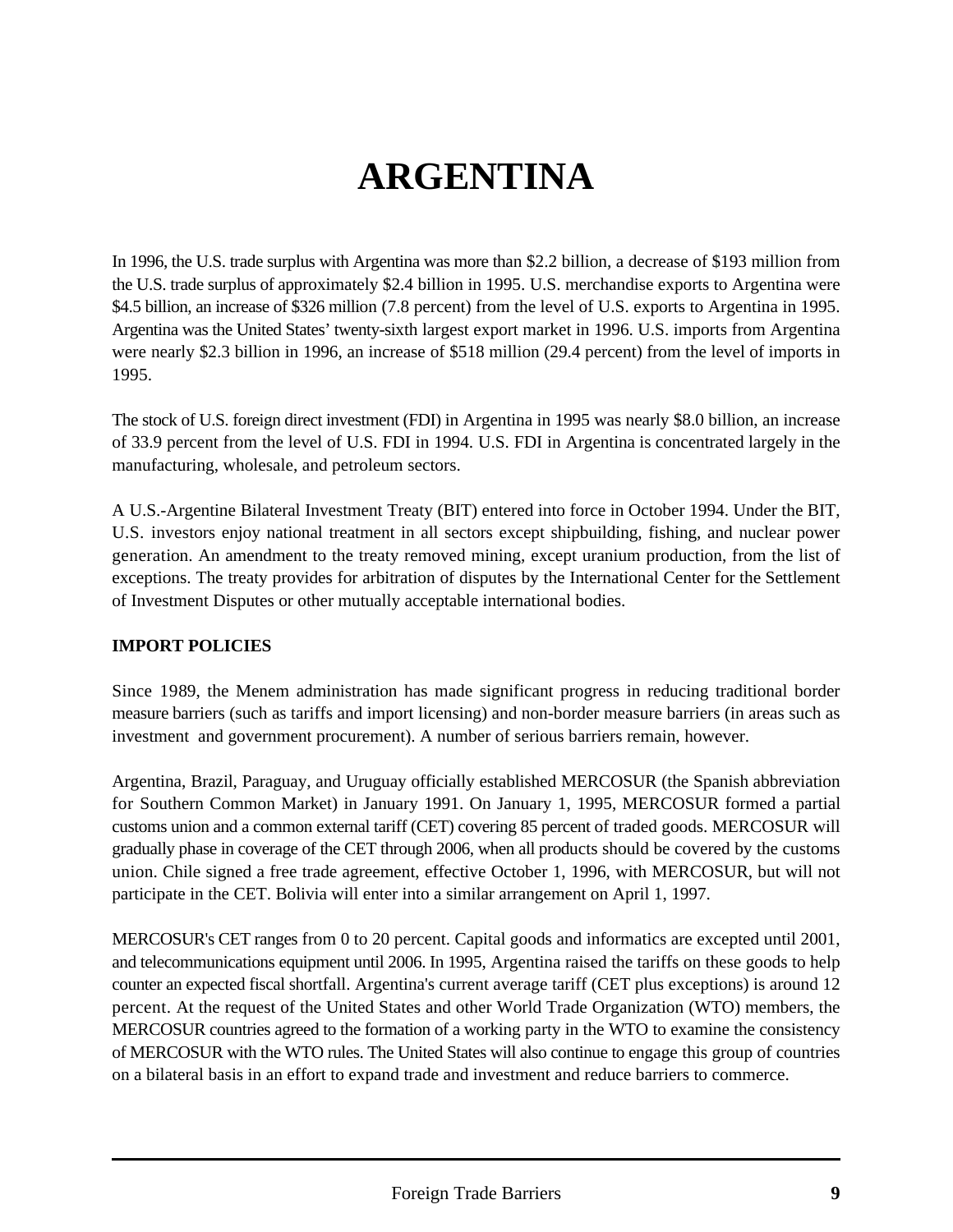# **Argentina**

In September 1995, the Government of Argentina imposed "specific duties" on textiles, apparel, and footwear. The specific duties are inconsistent with Argentina's WTO binding, which calls for ad valorem duties not to exceed 35 percent. The Government of Argentina also imposes a 3 percent "statistical tax" on these and other imports that is inconsistent with its WTO obligations. The United States has asked Argentina to eliminate these measures or otherwise bring them into conformity with the WTO. After more than a year of consultations on this issue, the U.S. Government initiated a Section 301 investigation in October 1996. Several rounds of consultations were held, but no resolution has been found. On February 25, 1997, the WTO Dispute Settlement Body established a panel to review the specific duties and "statistical tax." However, that same day, Argentina informed the WTO that it revoked the specific duties on footwear and replaced them with nearly identical provisional safeguard duties, which may remain in place for 200 days. At that time, Argentina will have to determine whether it will take a longer lasting safeguard action.

Argentina no longer maintains an import licensing regime, but it does impose burdensome country of origin requirements. Import quotas exist in the auto sector, but the quotas are supposed to be eliminated by January 1, 2000, as required by the WTO. MERCOSUR members have agreed to implement a MERCOSUR automotive policy in the year 2000 to harmonize policies. The Argentine Government currently establishes annual quotas for official distributors of foreign cars and auto dealers, as well as for other firms and individuals.

In October 1995, Argentina suspended imports of fresh fruit from California in response to oriental fruit fly detections in that state. The U.S. Department of Agriculture (USDA) provided Argentina's quarantine agency data and background information on the situation, and Argentina has partially lifted the suspension. USDA continues to press Argentina to completely revoke the suspension.

In addition, certain U.S. fruits, such as Florida citrus, are currently denied access to Argentina, while others face uncertain and non-transparent phytosanitary entry requirements.

## **LACK OF INTELLECTUAL PROPERTY PROTECTION**

### **Patents**

Reform of Argentina's patent protection for pharmaceutical products has been a contentious bilateral issue over the last ten years. In March 1996, the Executive issued a decree authorizing the National Intellectual Property Institute to approve pharmaceutical patents starting in November 2000. The decree does not provide "pipeline" protection for products patented in other countries but not marketed in Argentina and contains ambiguous provisions on compulsory licenses and parallel imports. Compulsory licenses can be awarded in cases of anticompetitive practices or for failure to supply the domestic market.

The March 1996 decree provides less protection than that sought by the Menem administration to fulfill previous commitments to the United States to resolve a Section 301 investigation. U.S. industry estimates that Argentina's lack of pharmaceutical patent protection results in losses of over \$540 million a year. In December 1996, the Argentine Congress passed a data exclusivity law for firms seeking approval to market a pharmaceutical product. However, the law fails to protect adequately from unauthorized use by third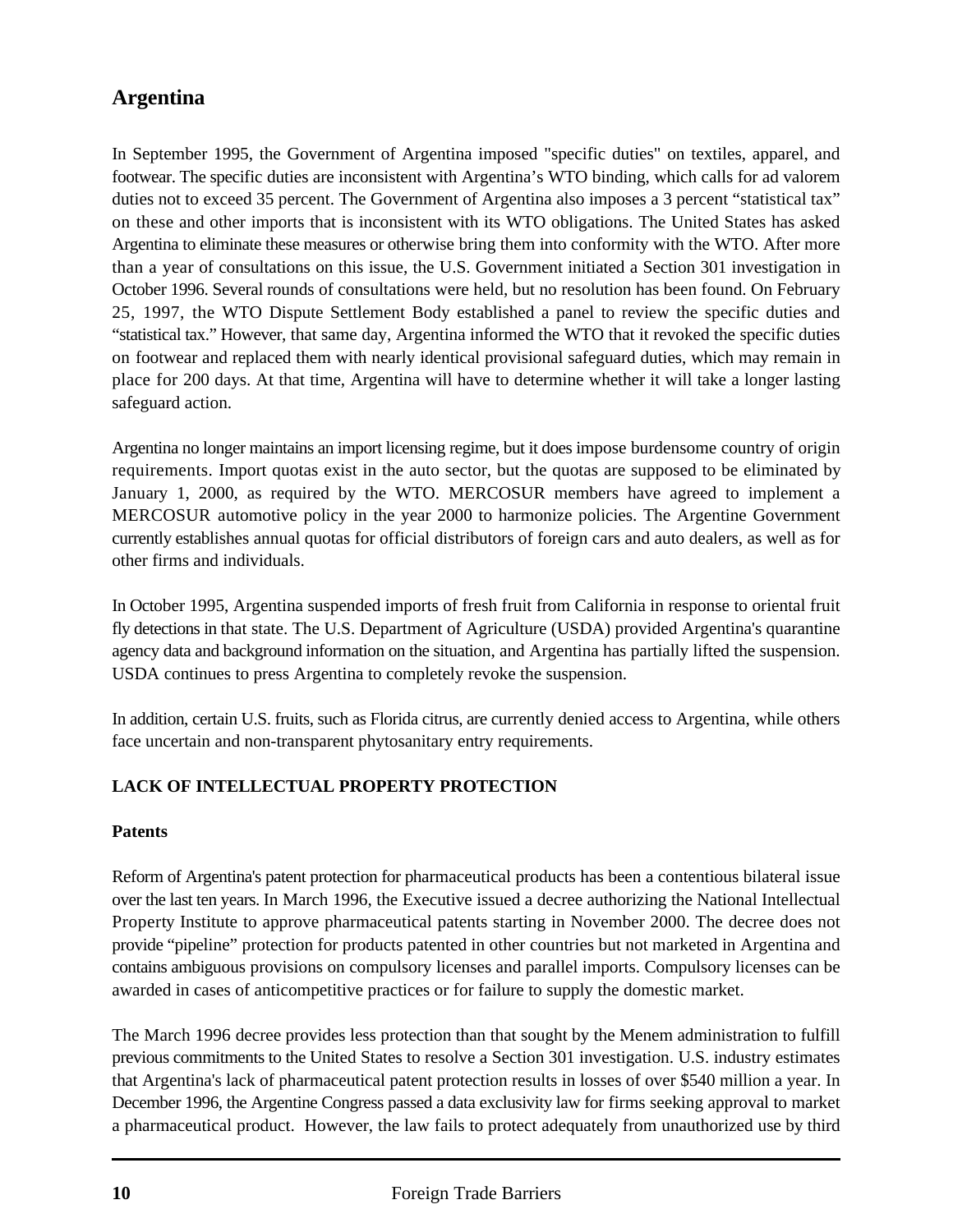# **Argentina**

parties the data submitted to health authorities. In January 1997, during a Special 301 out-of-cycle review (OCR), the U.S. Government announced the suspension of 50 percent of Argentina's GSP benefits effective in April 1997 because of Argentina's lack of patent protection for pharmaceuticals. U.S. officials continue to urge Argentina to improve its patent and data exclusivity regimes.

#### **Copyrights**

Argentina's copyright laws and regulations have generally been adequate. Although the copyright law, dating from 1933, did not cover computer software, the government issued a decree in 1994 extending copyright protection to software. However, a local court ruled in late 1995 that the 1994 decree cannot authorize criminal sanctions for software piracy. The case has been appealed to the Supreme Court, which has not yet decided whether it will hear the case. Argentine police continue to conduct raids against software pirates, but the case has impeded the industry's anti-piracy efforts.

In 1993, the Menem administration issued a decree raising the term of protection for cinematographic works from 30 to 50 years after the death of the author to conform with the Berne Convention standard. Cable television piracy has diminished in recent years. Video piracy, however, is a severe problem, causing the home video rental market for legitimate tapes to decline significantly. In addition, according to some estimates, pirated products, virtually all of them imported, account for 30 percent of the sound recording market.

U.S. industry estimates that losses due to copyright piracy in Argentina total about \$255 million annually.

#### **Trademarks**

U.S. companies report that they continue to experience problems with enforcement of their trademarks, which is adversely affected by the inability to seek criminal prosecution, monetary damages, and criminal sanctions against counterfeiters.

#### **SERVICES BARRIERS**

Although Argentina has undertaken liberalization in the services area as part of its broader economic reform program, some barriers continue to exist. Fifty percent of the participants in the production of any broadcast advertisement must be Argentine, effectively barring use of foreign-based advertisements. In May 1996, the Argentine Government issued a regulation requiring local generation of a majority of cable channels carried by cable/pay television operators in Argentina. The regulation also obliges all operators to register their programming with a government body.

Entry into the insurance sector, previously limited, was liberalized in early 1992, allowing foreign firms established as local companies to compete on an equal footing with those owned by Argentines. However, foreign firms must have a subsidiary in Argentina to sell insurance locally. Since September 1993, foreign companies have been permitted to purchase existing life insurance licenses from Argentine companies, essentially establishing a new company with these acquired licenses. The state reinsurance firm, was abolished by a decree promulgated on January 27, 1992, and the requirement to reinsure 60 percent of each